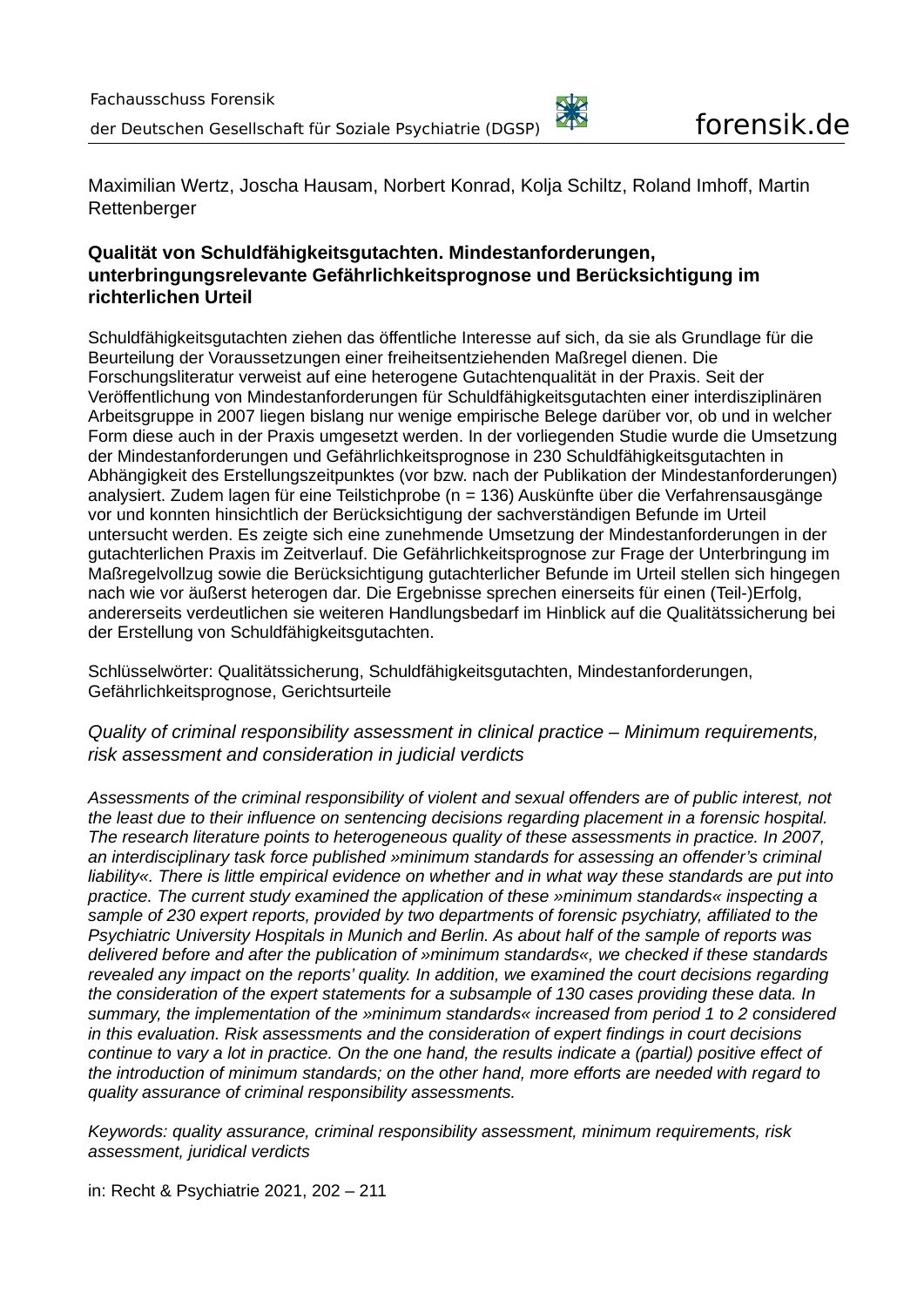Reinhard Eher, Stefan Domany, Sonja Etzler, Martin Rettenberger

# **Die kombinierte Anwendung statischer und dynamischer Risikofaktoren bei Sexualstraftätern. Das absolute und relative Risiko kombinierter Static-99/Stable-2007 Risiko/Bedürfnislevel-Kategorien**

In einer Stichprobe von *N* = 710 Sexualstraftätern wurden zunächst in Anlehnung an Vorschläge zur Verbesserung der Risikokommunikation aus dem angloamerikanischen Raum (HANSON et al., 2017  a) fünf kombinierte Static-99/Stable-2007 Risiko/Bedürfnislevel-Kategorien gebildet und in der Folge auf ihre prädiktive Validität hin untersucht. Die kombinierten Risikokategorien wiesen eine bessere Vorhersageleistung hinsichtlich neuerlicher Sexualdelikte auf als der Static-99 Gesamtwert, der Stable-2007 Gesamtwert, die Static-99-Kategorien und die Stable-2007 Kategorien allein. Die Erhöhung um eine Risikokategorie ging etwa mit einer Verdoppelung der Rückfallrate für neuerliche Sexualdelikte einher. Bei Orientierung der Mittelkategorie an der Rückfallbasisrate werden die methodischen und diagnostischen Anforderungen an das neue 5-Kategorien-Modell gut erfüllt. Die Anwendung der Static-99/Stable-2007 Risiko/Bedürfnis-Kategorien kann für den deutschsprachigen Bereich daher empfohlen werden. Diese stellen gegenüber der Anwendung von Static-99- Risikokategorien alleine eine Verbesserung dar, die sich nicht nur auf eine Erhöhung der prädiktiven Validität bezieht, sondern auch auf eine bessere Fundierung der Prognose durch Einbeziehung individueller klinischer Merkmale und kriminogener Bedürfnisse durch den Stable-2007.

Schlüsselworte: Static-99, Stable-2007, Risikokategorien, 5-Kategorien-Modell, Risikoeinschätzung

*The Combined Use of Static and Dynamic Risk Factors in Sexual Offenders. Absolute and Relative Risk Measures of the Combined Static-99/Stable-2007 Risk/Need Categories in the German-Speaking Language Area*

*This study presents findings regarding the predictive validity of a risk assessment approach combining Static-99/Stable-2007 risk categories. N = 710 male individuals convicted of sexual offenses and incarcerated in the Austrian Prison System were assessed using both instruments. Five combined categories of risk of reoffending were established by combining Static-99 and Stable-2007 scores/categories according to rules suggested by HANSON et al. (2017 a). Combined Static-99/Stable-2007 risk/need categories are shown to have higher predictive validity than Static-99 or Stable-2007 scores alone for both outcomes: general sexual re-offense and sexual contact reoffense. Absolute risk scores reveal a good fit with the proposed standards of the 5-risk category model. Every step on the combined 5-category risk-scale approximates a doubling of the relative risk of reoffending, from category 1 (about 2 % recidivism rate) to category 5 (about 42 % recidivism rate).*

*Keywords: Static-99, Stable-2007, risk categories, 5-category model, risk assessment*

in: Recht & Psychiatrie 2021, 212 – 218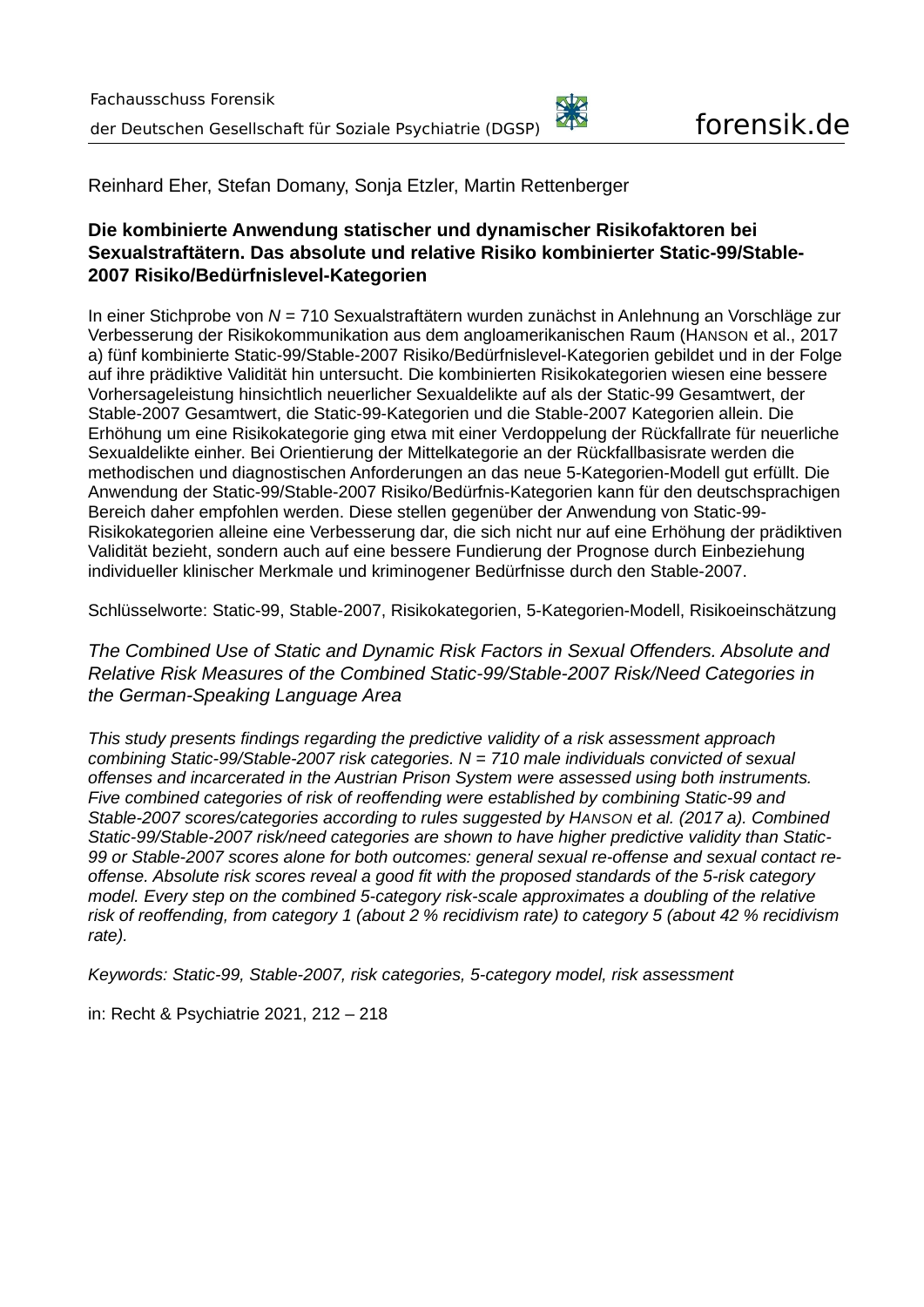#### André Tatjes, Bernd Borchard

## **Die Anwendung und der Nutzen strukturierter Verfahren. Ein empirischer Blick in die forensische Praxis**

Der Beitrag befasst sich mit der Anwendung und dem Nutzen strukturierter Verfahren in der forensischen Praxis. Anhand der Daten einer im Frühjahr 2019 in Deutschland, Österreich und der Schweiz durchgeführten Erhebung werden die Fragen beantwortet, auf welche strukturierten Verfahren bei Gewalt- und Sexualdelikten zurückgegriffen wird, in wie vielen Fällen sie Anwendung finden und wie sie für die Anwendungsbereiche Risikoeinschätzung, Interventionsplanung und Verlaufsbeurteilung eingesetzt werden. Zudem wird untersucht, ob sich spezifische Nutzungsmuster identifizieren lassen und in welchen Bereichen Optimierungs- oder Entwicklungsbedarf gesehen wird. Zudem wird anhand ausgewählter Individualstatements ein Einblick in den therapeutischen und gutachterlichen Alltag ermöglicht. Der Befund einer verbreiteten Nutzung, einer hohen empfundenen Nützlichkeit sowie einer insgesamt stimmigen und konsistenten Anwendung vermittelt in der Breite ein positives Bild. Allerdings offenbart der Blick in die forensische Praxis Handlungsbedarf bezüglich der korrekten Verfahrensauswahl, der Orientierung an und Einhaltung von theoretischen und empirisch abgesicherten Prämissen der Verfahrensnutzung sowie institutioneller und individueller Ressourcenverwendung.

Schlüsselwörter: Risikoeinschätzung, Interventionsplanung, Verlaufsbeurteilung, strukturierte Verfahren, forensische Praxis

#### *Application and usefulness of structured instruments. An empirical look at forensic practice*

*The article deals with the application and use of structured instruments in forensic practice. Based on the data from a survey carried out in spring 2019 including Germany, Austria and Switzerland, the questions are answered, which instruments are used for violent and sexual offenses, in how many cases they are used and how they are used for the areas of risk assessment, management and monitoring. In addition, it is investigated whether specific patterns of use can be identified and in which areas there is a need for optimization or development. Additionally, based on selected expert´s statements, the everyday therapeutic and expert assessments will be focused. The findings of a widespread application, a high perceived usefulness as well as an overall coherent and consistent application convey a positive picture across the board. However, a look at forensic practice reveals a need for action with regard to the correct choice of structured instruments, the orientation towards and adherence to theoretically and empirically verified premises of an adequate use as well as institutional and individual use of resources.*

*Keywords: risk assessment, risk management, risk monitoring, structured instruments, forensic practice*

in: Recht & Psychiatrie 2021, 219 – 228